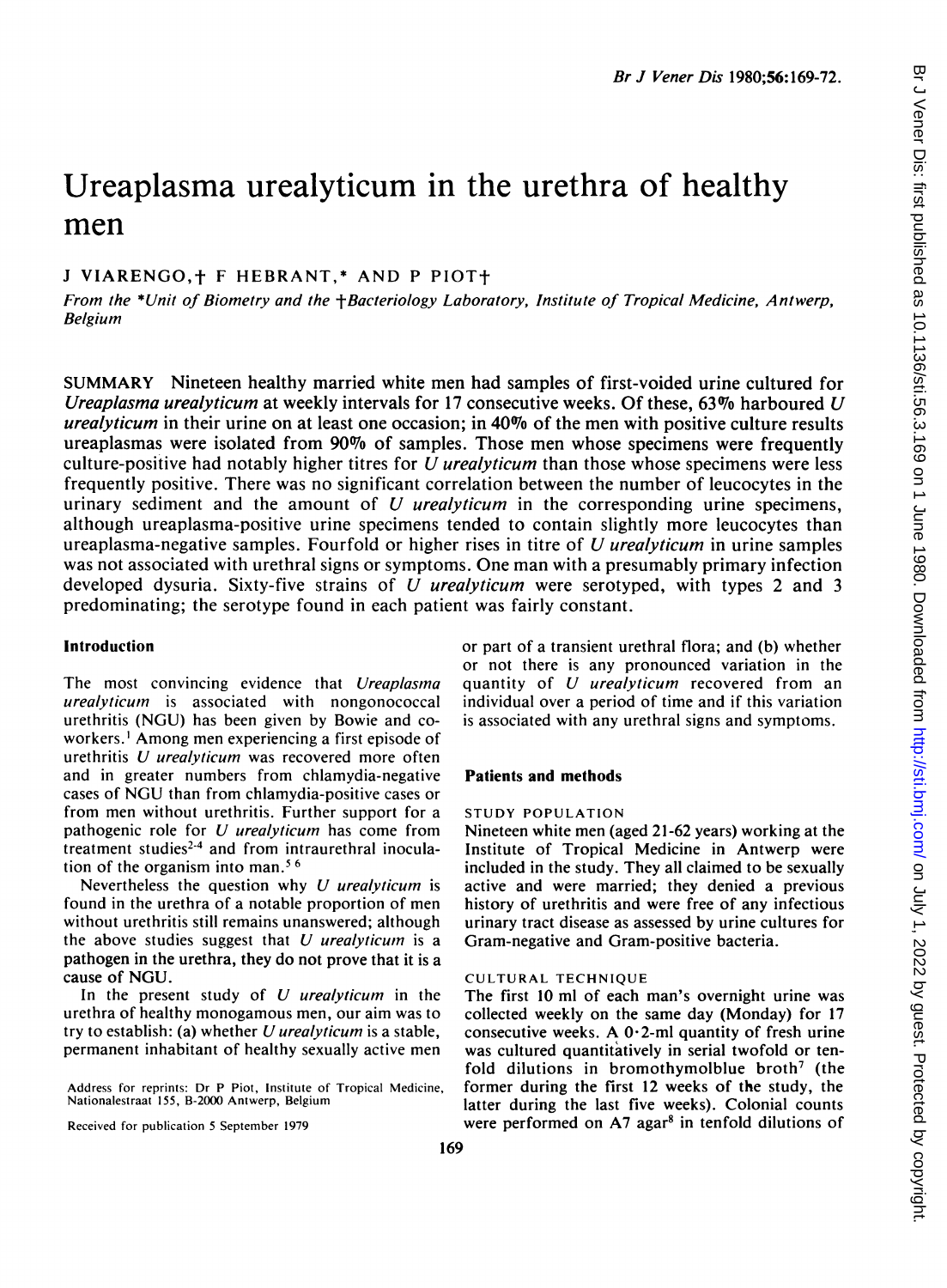fresh urine. One drop (approximately  $0.02$  ml) of the pellet of centrifuged urine (at  $400 \times g$  for 10 minutes) was also inoculated on to A7 medium and another drop was examined for the presence of leucocytes at  $\times$  400 magnification. All isolates were stored at  $-70^{\circ}$ C in fetal calf serum without cloning.

# SEROTYPING

Antisera to the eight serotypes of U urealyticum<sup>9</sup> were raised in rabbits as described by Shepard.<sup>10</sup> The growth inhibition (GI) test was performed as reported earlier,<sup>11</sup> except that A7 agar was used as the growth medium. The indirect immunoflourescence (IF) test using unfixed colonies on agar has already been described.<sup>11</sup> Antisera for the IF test were used at the following dilutions: 1/160 (types 1, 4, 5, and 8); 1/320 (type 7); and 1/640 (types 2, 3, and 6). Cultures were considered to be mixed when only part of the colonies on an agar block fluoresced with a particular antiserum; on other blocks from the same isolate some colonies strongly fluoresced with a different antiserum (an agar block in the test usually contained five colonies).

## STATISTICAL METHODS

The statistical analyses were performed on the  $log_{10}$ of the first negative dilution for the titre and on the  $log_{10}$  of the number of leucocytes (plus 1 to avoid zero values to be transformed in log, this tranformation being the classical one to normalise the frequency data).

A one-way analysis of variance was used on the mean titres. The association between negative and positive and the number of leucocytes  $(\le 5, \ge 5)$  was tested by the  $\chi^2$  test for a 2 × 2 contingency table with Yates's correction.

#### Results

#### CULTURES

The <sup>19</sup> men were divided into four groups (A, B, C, and D) according to the rate of positive isolation. Twelve (63%) of them harboured  $U$  urealyticum in the urethra on at least one occasion, and in five of the culture-positive men ureaplasmas were isolated

from more than 70% of the weekly specimens (table I). During the last five weeks of the study, five men in group A and one in group B had  $>10^3$  colourchanging units (ccu) of  $U$  *urealyticum* in their urine on at least one occasion.

# GEOMETRIC MEAN TITRES

The variation in the individual geometric mean titres with their  $0.95$  confidence interval for the first 12 weeks of the study is shown in fig 1. Values could fluctuate in the same patient and low values could immediately follow high values. Thus, those patients whose specimens frequently gave positive results had higher titres than those whose specimens less frequently gave positive results. A one-way analysis of variance showed a significant difference between the individual mean titre  $(F = 7.045$  with 11 and 12 degrees of freedom;  $P \le 0.01$ ). A decomposition of the factorial sum of squares showed that this result was mostly due to the difference between group A 300,



FIG <sup>I</sup> Variation in individual geometric mean titres (colour-changing units) (with their  $0.95$  confidence intervals) of Ureaplasma urealyticum of patients grouped (A, B, C, and D) according to their positive isolation rate.

TABLE 1 Isolation rate, number of leucocytes, and titre of Ureaplasma urealyticum from specimens of first-voided urine from 19 men followed weekly for 17 weeks

| Patient group    | % Positive isolation<br>(over 17 weeks) | No of patients | Geometric mean<br>titre (ccu) | Geometric mean<br>No of leucocytes |  |  |
|------------------|-----------------------------------------|----------------|-------------------------------|------------------------------------|--|--|
| A<br>в<br>◡<br>D | ≽70<br>35-69<br><35                     |                | 65.6<br>$26 - 7$<br>$12-8$    | 3.6<br>1.6<br>2.0<br>1۰3           |  |  |

ccu = Colour-changing units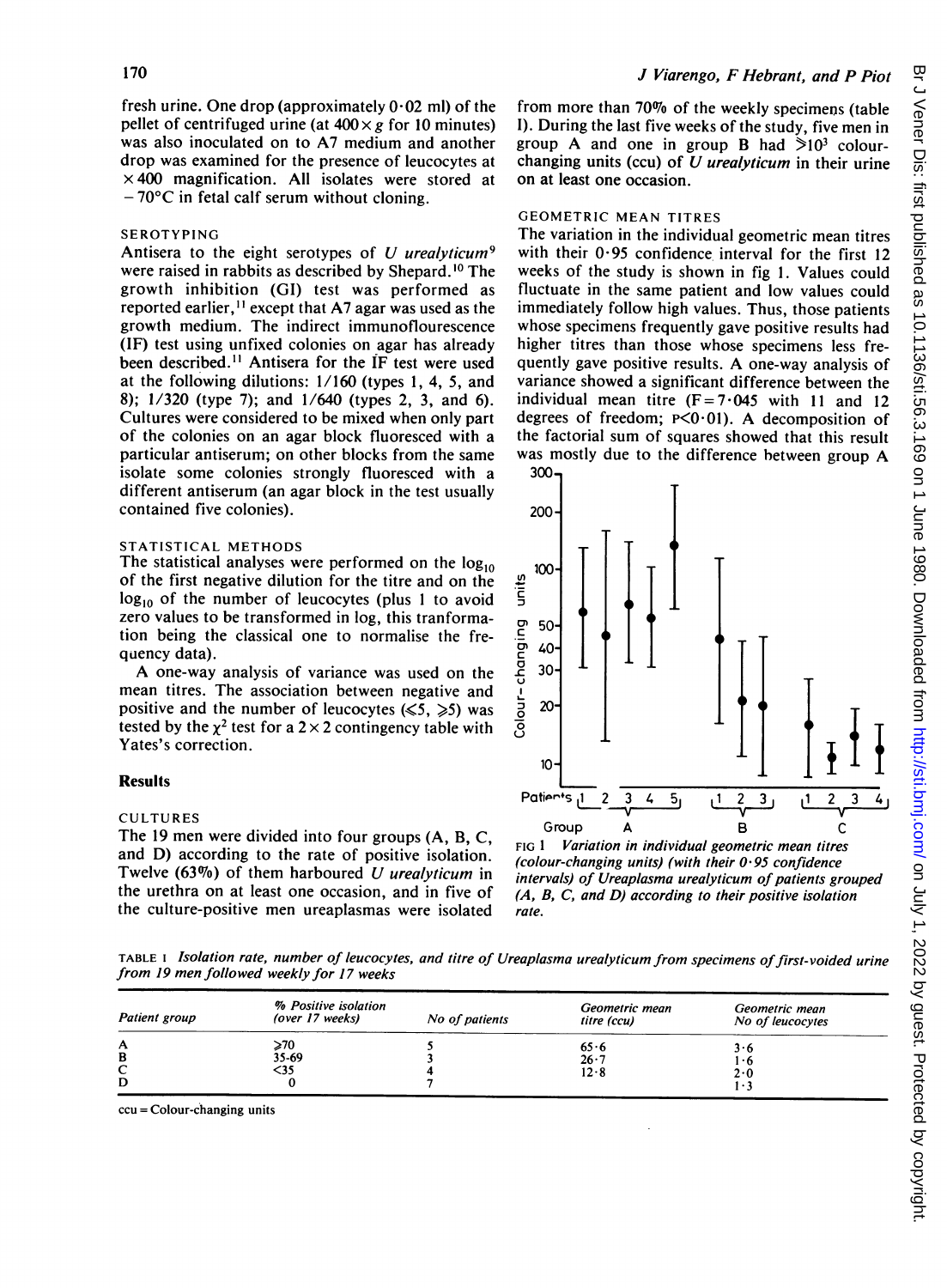and groups B and C  $(73\%$  of the factorial sum of squares).

## NUMBER OF LEUCOCYTES

The individual geometric mean numbers of leucocytes, with their 0.95 confidence interval, in culture-positive and culture-negative specimens (fig 2) showed great individual variation; there was no significant association between the number of leucocytes in the urinary sediment and the titre of  $U$ urealyticum present in the corresponding urine samples  $(\chi^2 = 0.782, P = 0.40)$ , although culture-



FIG 2 Individual geometric mean numbers of leucocytes with their  $0.95$  confidence interval in ureaplasma-positive and ureaplasma-negative specimens of patients in each group (A, B, C, and D). (Confidence intervals were computed using the log of the numbers of leucocytes and transformed back to antilog for the figure.)

positive urine specimens tended to contain slightly more leucocytes than culture-negative specimens (mean of 3-4 leucocytes and 1-2 leucocytes respectively per microscopic field  $\times$  400). All samples contained less than 13 leucocytes per high-power field (HPF).

#### SEROTYPES

Sixty-five strains isolated from nine men were serotyped by IF and 37 of these also by the GI test. The overall agreement between both tests was  $81\%$ . the discrepancy being caused exclusively by the inability of the GI test to type certain isolates. Table II shows the results obtained with the IF test. The predominant serotypes were 2 and 3, occurring in four and five men respectively. One person harboured type 7 only. Types 4, 5, and 6 were found occasionally in combination with types 2 and 3. Mixed isolates were found on at least one occasion in seven of nine men. The serotype present in each man was fairly constant, and in all but one case the same type was found in the first and the last culture tested.

A presumably primary infection with  $U$ urealyticum was diagnosed in patient 3 (table II), who had been culture-negative for the four preceeding weeks. Five days after extramarital intercourse U urealyticum serotype <sup>3</sup> was recovered from his first-voided urine specimen at a titre of 1/160 ccu and associated with 11 leucocytes per  $HPF \times 400$ . For 10 days he complained of mild dysuria without discharge or any other signs of urethritis such as urinary mucous threads. This man remained infected with ureaplasmas for the remainder of the study, with titres varying between  $1/20$  and  $1/10<sup>5</sup>$  ccu and leucocytes between 4 and 11 per HPF  $\times$  400. No other patients had any symptoms or signs of urethritis.

## **Discussion**

U urealyticum (notably types <sup>2</sup> and 3) appeared to be a part of the permanent urethral flora in at least one-

TABLE II Serotypes of Ureaplasma urealyticum isolated from 12 samples of first-voided urine from eight healthy men

| Patient No | Serotypes per sumple No |            |            |     |           |                  |                              |                        |                  |                               |                  |          |
|------------|-------------------------|------------|------------|-----|-----------|------------------|------------------------------|------------------------|------------------|-------------------------------|------------------|----------|
|            |                         |            |            |     |           |                  |                              |                        |                  | 10                            | 11               |          |
|            | 3,6<br>NT               | 2.3<br>2,6 | 3,6<br>2,6 | 3.6 | NT<br>3,6 | 3.6<br>2.3<br>NT | 3,6<br>2,3<br>NT<br>NT<br>NT | 3.5<br>NT<br>2.6<br>NT | 2,5<br>3,6<br>NT | 2,5<br>3,6<br>NT<br>2,6<br>NT | 2,5<br>3,0<br>NT | NT<br>NT |

\*No U urealyticum recovered

NT = not tested